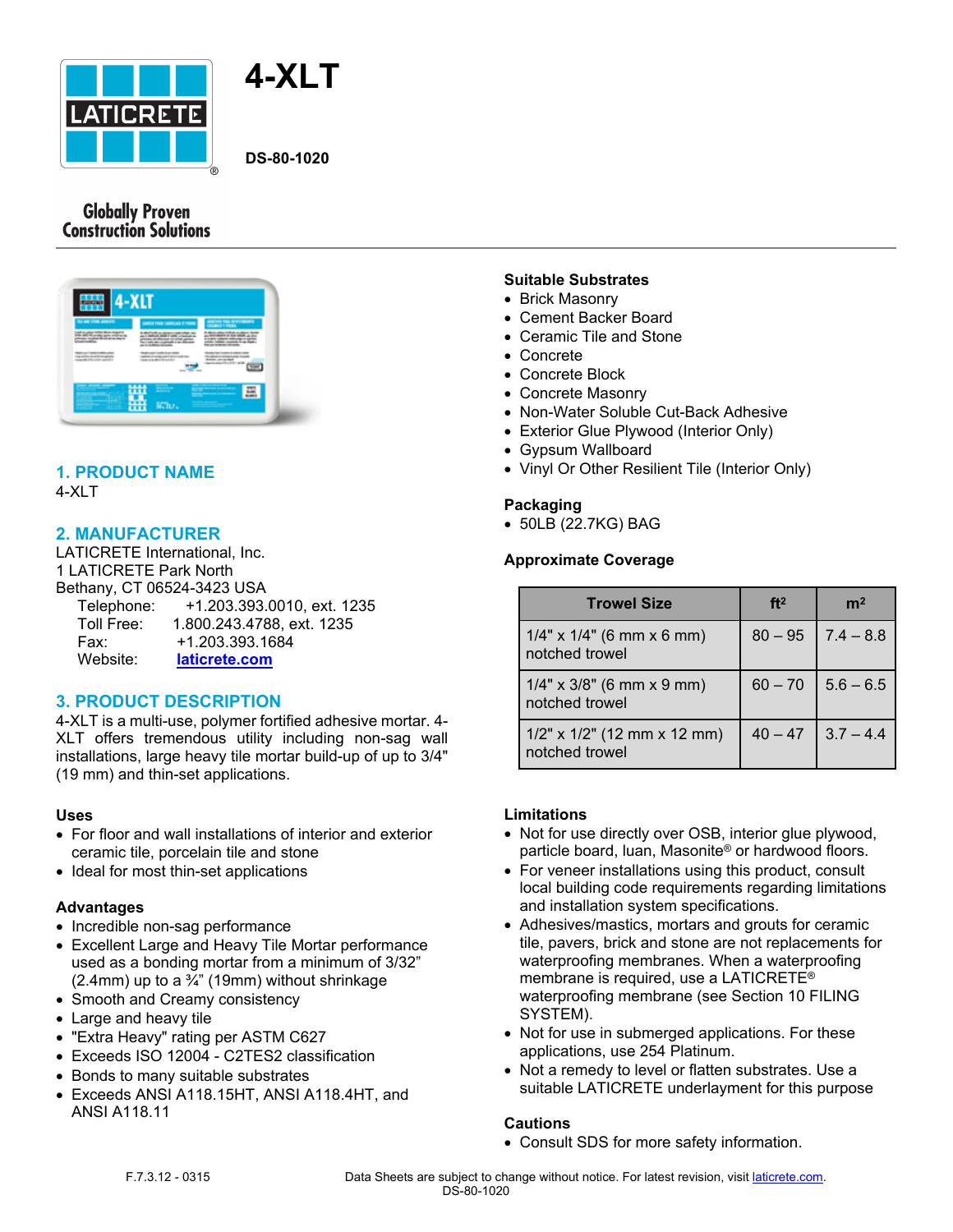- Some marbles and other stones have low flexural strength and might not be suitable for installation over wood floors.
- Use LATAPOXY® 300 Adhesive for installing green marble or
- water sensitive stone and agglomerates, and resin backed tiles and stones.
- During cold weather, protect finished work from traffic until fully cured.
- Contains portland cement and silica sand. Causes severe skin burns and serious eye damage. Wear protective gloves, protective clothing and eye protection. In case of contact, flush thoroughly with water.
- DO NOT take internally. Silica sand may cause cancer, respiratory irritation or serious lung problems. Do not breathe dust. Wear a respirator in dusty areas.
- For white and light-colored stones, use 4-XLT (white).
- Keep out of reach of children.

## **4. TECHNICAL DATA**

#### **Applicable Standard**

- ANSI A118.4
- ANSI A118.11
- ANSI A118.15

#### **Physical Properties**

| <b>Test</b>                                                          | <b>ANSI</b><br>A118.15<br><b>Specification</b> | <b>Results</b>                      |
|----------------------------------------------------------------------|------------------------------------------------|-------------------------------------|
| Vit-Vit Shear Strength:<br>24 hrs                                    | <b>100 PSI</b><br>(0.6 MPa)                    | 212<br>PSI<br>(1.4)<br>MPa)         |
| Vit-Vit Shear Strength: 7<br>days                                    | 300 PSI<br>(2.0 MPa)                           | 478<br>PSI<br>(3.3)<br>MPa)         |
| Vit-Vit Shear Strength:<br>7d Water Immersion                        | <b>200 PSI</b><br>(1.3 MPa)                    | 250<br>PSI<br>(1.7)<br>MPa)         |
| Vit-Vit Shear Strength:<br>28 days                                   | <b>400 PSI</b><br>(2.7 MPa)                    | 500<br>PSI<br>(3.4)<br>MPa)         |
| <b>Quarry-Quarry Shear</b><br>Strength: 28 days                      | <b>150 PSI</b><br>(1.0 MPa)                    | 310<br>PSI<br>(2.1)<br>MPa)         |
| Glazed Wall Tile Shear<br>Strength: 7 days                           | <b>450 PSI</b><br>(3.1 MPa)                    | 476<br>PSI<br>(3.2)<br>MPa)         |
| <b>Glazed Wall Tile Shear</b><br>Strength: 7 days Water<br>Immersion | <b>250 PSI</b><br>(1.7 MPa)                    | 382<br>PSI<br>(2.6)<br>MPa)         |
| Sag                                                                  | $<$ 0.50 mm                                    | $0.35$ mm                           |
| Open Time: 20 minutes<br>at 28 days                                  | >0.50<br><b>MPa</b><br>$($ >72 PSI $)$         | 0.92<br><b>MPa</b><br>(133)<br>PSI) |

#### **Working Properties**

| <b>Pot Life</b> | 4 hours  |
|-----------------|----------|
| Time To Traffic | 24 hours |

Specifications subject to change without notification. Results shown are typical but reflect test procedures used. Actual field performance will depend on installation methods and site conditions.

#### **5. INSTALLATION**

#### **Surface Preparation**

All surfaces should be between 40°F (4°C) and 90°F (32°C) and structurally sound, clean and free of all dirt, oil, grease, paint, concrete sealers or curing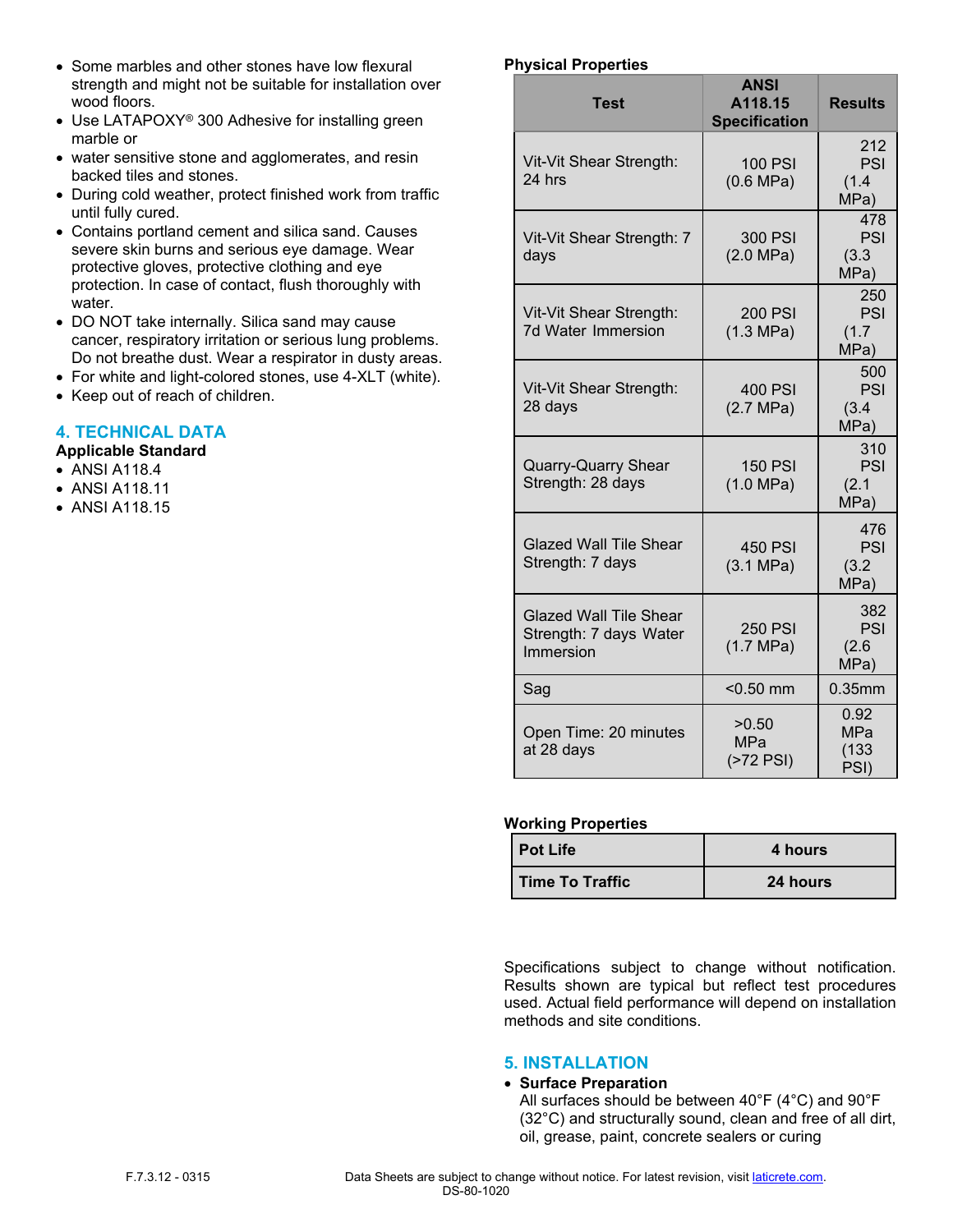compounds. Rough or uneven concrete surfaces should be made smooth with a LATICRETE® latex fortified underlayment or leveling mortar to provide a proper finish. Dry, dusty concrete slabs or masonry should be dampened and excess water swept off. Installation may be made on a damp surface. New concrete slabs shall be damp cured and 28 days old before application. All slabs must be plumb and true to within 1/4" (6 mm) in 10 ft (3 m). Expansion joints shall be provided through the tile work from all construction or expansion joints in the substrate. Follow ANSI specification A108.01-3.7 "Requirements For Movement Joints: Preparations by Other Trades" or TCNA detail EJ-171 "Movement Joints–Vertical & Horizontal". Do not cover expansion joints with mortar. Surfaces must be structurally sound, stable and rigid enough to support ceramic/stone tile, thin brick and similar finishes.

1. Substrate deflection under all live, dead and impact loads, including concentrated loads, must not exceed L/360 for think bed stone installations where L=span length (except where local building codes specify more stringent deflection requirements).

2. Minimum construction for interior plywood floors. **SUBFLOOR**: 5/8" (15 mm) thick exterior glue plywood, either plain with all sheet edges blocked or tongue and groove, over bridged joints spaced 16" (400 mm) o.c. maximum; fasten plywood 6" (150 mm) o.c. along sheet ends and 8" (200 mm) o.c. along intermediate supports with 8d ring-shank, coated or hot dip galvanized nails (or screws); allow 1/8" (3 mm) between sheet ends and 1/4" (6 mm) between sheet edges at the perimeter; all sheet ends must be supported by a framing member; glue sheets to joints with construction adhesive.

**UNDERLAYMENT:** 5/8" (15 mm) thick exterior glue plywood fastened 6" (150 mm) o.c. along sheet ends and 8" (200 mm) o.c. in the panel field (both directions) with 8d ring shank, coated or hot dip galvanized nails (or screws); allow 1/8" (3 mm) to 1/4" (6 mm) between sheets and 1/4" (6 mm) between sheet edges and any abutting surfaces; offset underlayment joints from joints in subfloor and stagger joints between sheet ends; glue underlayment to subfloor with construction adhesive. Refer to Technical Data Sheet 152 "Bonding Ceramic Tile, Stone or Brick Over Wood Floors".

### **Mixing—50 lb (22.7 kg) bag For Walls and Large and Heavy Tile Mortar**

**Applications** Place 4.5 – 4.75 qts (4.3 – 4.5 L) of clean water in a pail and slowly add the entire bag of 4-XLT. (To mix smaller quantities use 2.4 parts powder to 1 part water.) Mix with slow speed mixer for one minute. DO NOT temper with water. Allow to slake for 5 minutes, remix and use.

**For Thin Bed Applications** Place 5 qts (4.7 L) of clean water in a pail and slowly add the entire bag of 4-XLT. (To mix smaller quantities use 3.6 parts powder to 1 part water.) Mix with slow speed mixer for one minute or until a creamy smooth consistency is reached. Allow to slake for 5 minutes, remix and use.

#### **Application Walls**

 Key materials into substrate thoroughly. Comb on additional mortar with the notched side, use 1/4" x 3/8" (6 mm x 9 mm) notched trowel. Back butter all tile and stone 8" x 8" (200 mm x 200 mm) or larger to provide full bedding of the veneer. Note: Use proper sized notched trowel to ensure full bedding of the tile. Spread only enough mortar that can be covered with tile within 15–20 minutes at 70°F (21°C). Place tile and beat in with rubber mallet to embed. Adjust as necessary. Check mortar for complete coverage by periodically removing a tile and inspecting the transfer onto the back of the tile. The size and weight of the veneer will vary. Conduct a small test area for non-sag performance. Due to job site conditions and differences in finish material types; ledger boards, shims, wedges or spacers may be required to maintain finish levels and heights.

### **Large and Heavy Tile Mortar**

Key the mortar to the substrate with the flat side of the trowel. Press firmly to work into the surface. Comb on additional mortar with the notched side. Use 1/2" x 1/2" (12 mm x 12 mm) or 3/4" (18 mm) half loop trowel. Note: Use the proper sized notched trowel to ensure full bedding of the tile. Spread as much mortar as can be covered with tile in 15–20 minutes. Back butter large tiles 8" x 8" (200 mm x 200 mm) to provide full bedding and firm support. Place tile into wet sticky mortar and beat in using a beating block and rubber mallet to embed tile and adjust until level. Check mortar for complete coverage by periodically removing a tile and inspecting bedding mortar transfer onto back of tile. If mortar is skinned over (not sticky), remove and replace with fresh mortar.

## **Grouting**

 Grout installation after a minimum of 24 hours curing time at 70°F (21°C). Grout with SPECTRALOCK® PRO Premium Grout†, SPECTRALOCK PRO Grout†, PERMACOLOR®^^^ and PERMACOLOR Select. Cleaning Clean tools with water.

## **6. AVAILABILITY AND COST**

#### **Availability** LATICRETE materials are available worldwide.

**For Distributor Information, Call:**  Toll Free: 1.800.243.4788 Telephone: +1.203.393.0010 For on-line distributor information, visit LATICRETE at **[laticrete.com](https://laticrete.com/)**